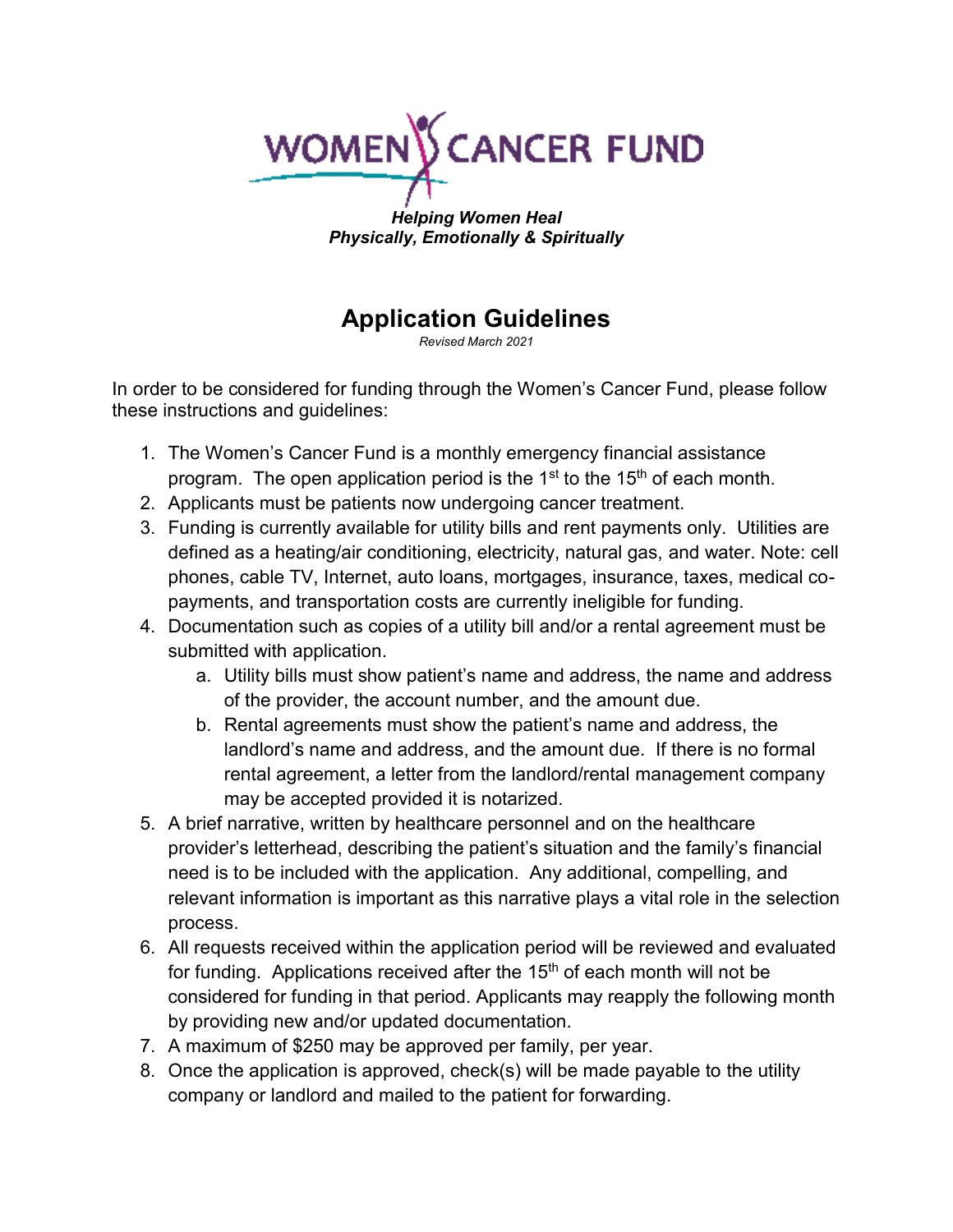- 9. Healthcare personnel who submitted the application will receive notification of approval or denial via email. Patients will not be contacted by Women's Cancer Fund.
- 10.If checks are not cashed within 60 days, Cancer Recovery Foundation reserves the right to stop payment.

Applications with documentation are to be submitted by a social worker or patient navigator and sent via email to Francis "Franky" Dailey, Program Manager, Email: [fdailey@cancerrecovery.org](mailto:fdailey@cancerrecovery.org)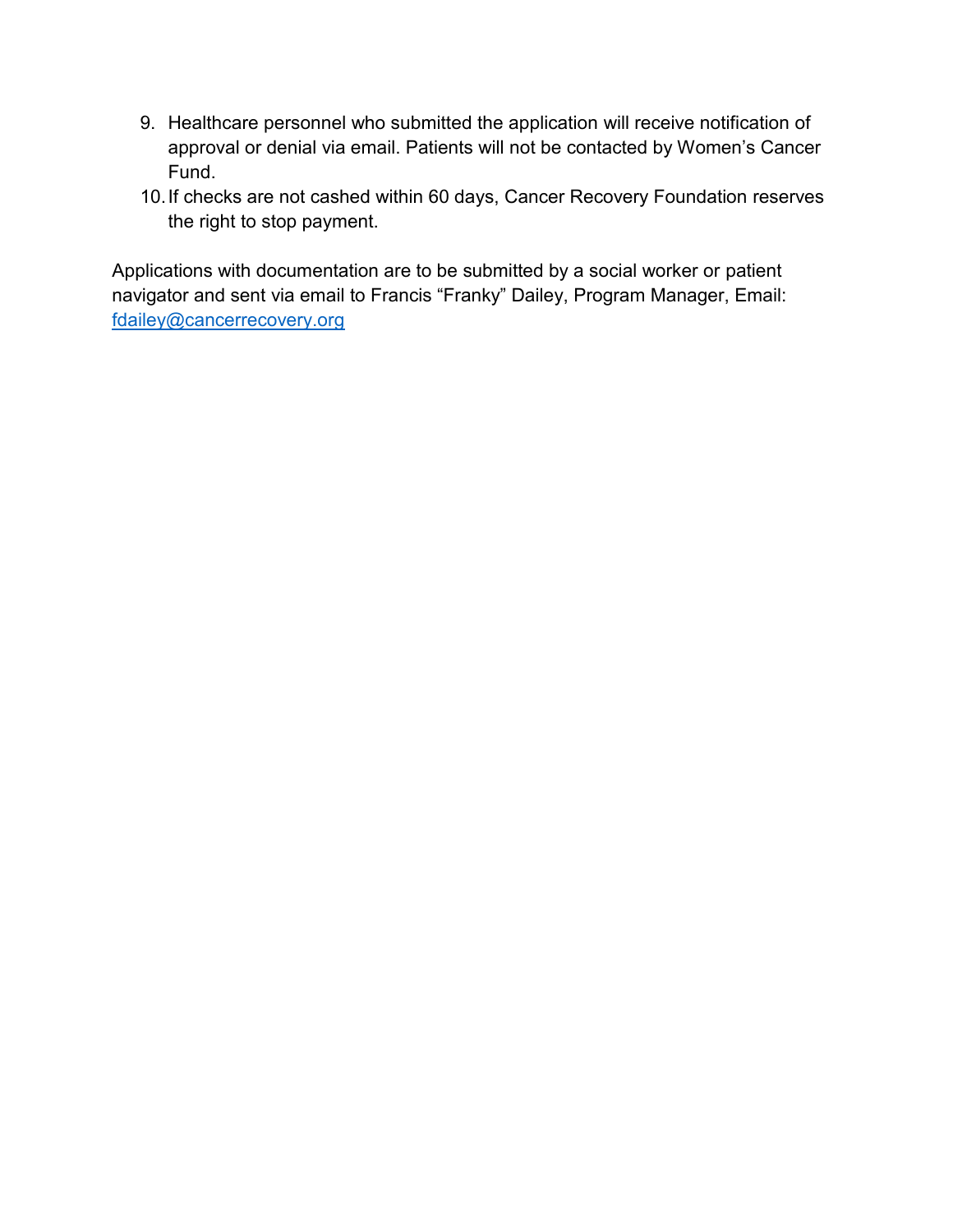WOMEN CANCER FUND **Application** (Please print)

| Date ________________                             |                                                                                  |
|---------------------------------------------------|----------------------------------------------------------------------------------|
| <b>Section 1: Family Information</b>              |                                                                                  |
|                                                   |                                                                                  |
| Date of Birth ___________________________________ | Male ______ Female _____                                                         |
|                                                   |                                                                                  |
|                                                   |                                                                                  |
|                                                   |                                                                                  |
|                                                   |                                                                                  |
|                                                   |                                                                                  |
| <b>Monthly Family Income</b>                      |                                                                                  |
|                                                   | Employment _________________________________Unemployment _______________________ |
|                                                   | Child Support ________________________Disability _______________________________ |
|                                                   |                                                                                  |
|                                                   |                                                                                  |
|                                                   |                                                                                  |
|                                                   |                                                                                  |
| Section 2: Health Information                     |                                                                                  |
|                                                   |                                                                                  |
|                                                   |                                                                                  |
|                                                   |                                                                                  |
|                                                   |                                                                                  |
|                                                   |                                                                                  |
| Email address                                     |                                                                                  |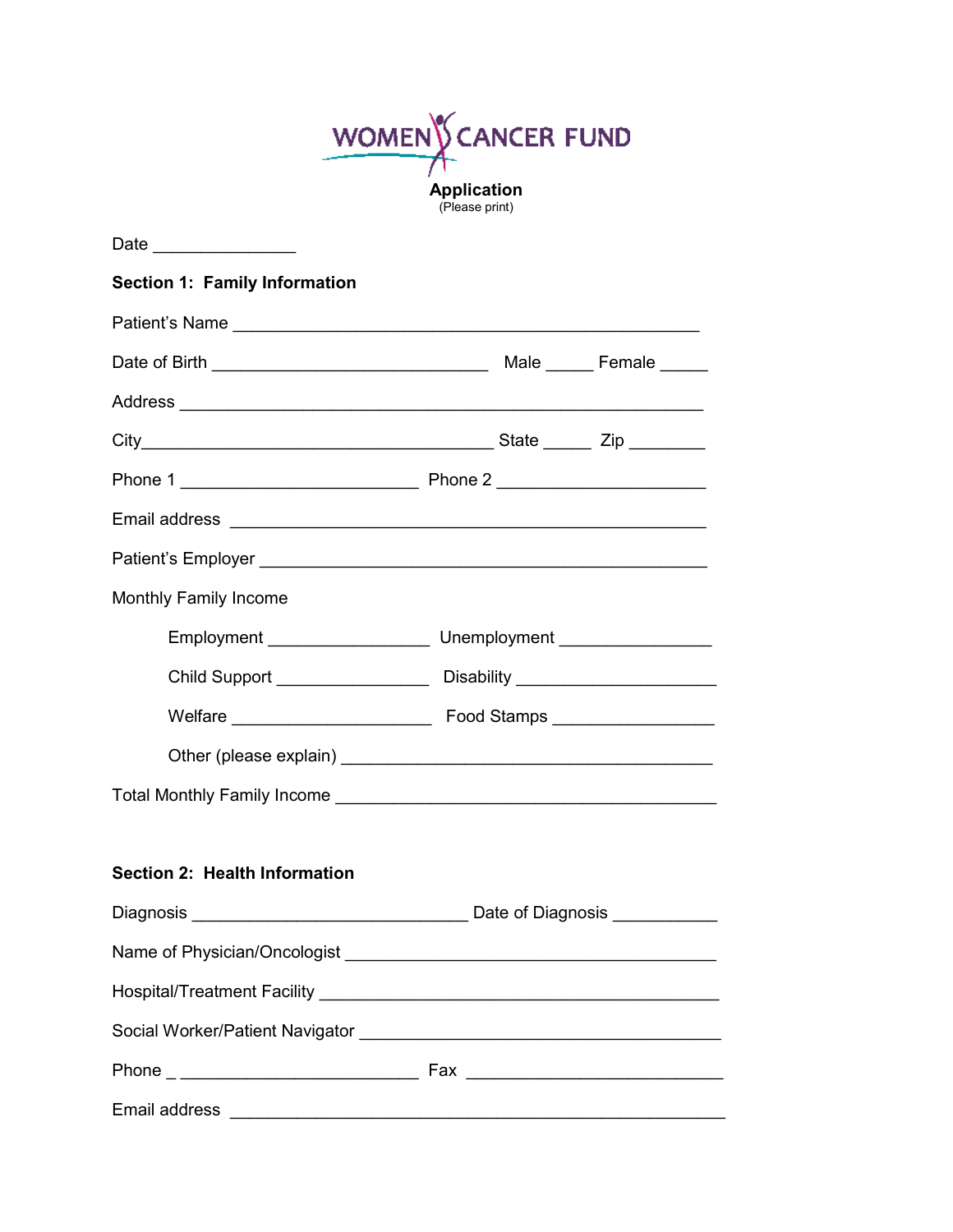# **Section 3: Request for Funding**

|                                             | This request is for: _______ Utilities * ________ Rent |                             |
|---------------------------------------------|--------------------------------------------------------|-----------------------------|
|                                             | Company/Landlord 1                                     |                             |
|                                             |                                                        |                             |
|                                             |                                                        | State ______ Zip ________   |
| Amount Due ___________________________      | Date Due _______________________                       |                             |
|                                             |                                                        |                             |
|                                             |                                                        |                             |
|                                             |                                                        | State _______ Zip _________ |
| Amount Due ________________________________ | Date Due _____________________                         |                             |

\*Utilities are defined as a heating/air conditioning, electricity, natural gas, and water. Note: cell phones, cable TV, Internet, auto loans, mortgages, insurance, taxes, medical co-payments, and transportation costs are currently ineligible for funding.

## **Section 4: Documentation**

Please attach a copy of the utility bill or rental agreement corresponding to the above funding request(s).

#### **Section 5: Patient/Family Narrative**

Please attach a brief narrative, written by healthcare personnel and on the healthcare provider's letterhead, describing the patient's situation and the family's financial need. Any additional, compelling, and relevant information is important as this narrative plays a vital role in the selection process.